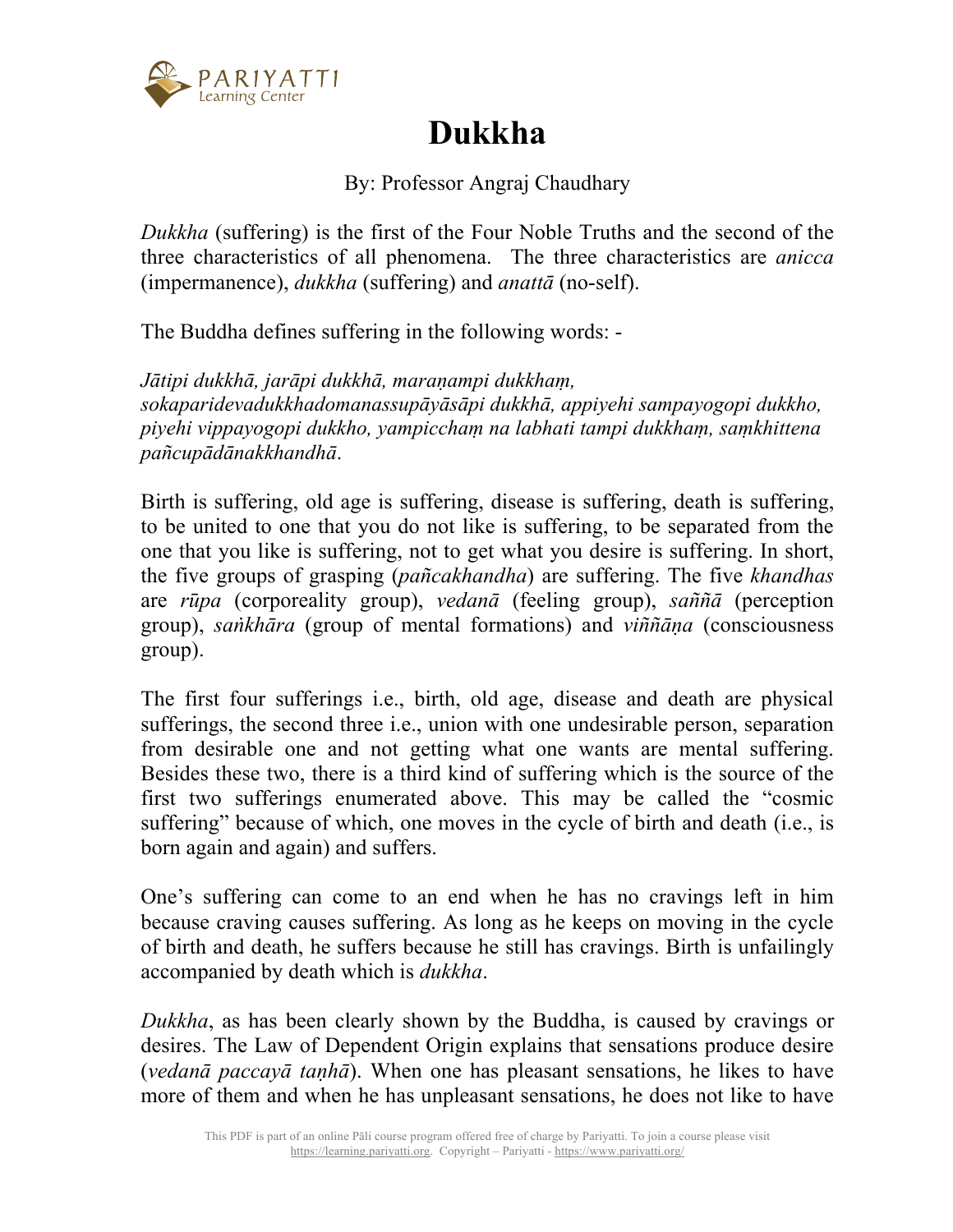

them. In both the cases he has desire, to have more and more of pleasant sensations and less or none of unpleasant ones. And desire produces graspings (*upādāna*) which are responsible for *bhava* (birth). Desires are insatiable. Unless one's desires are annihilated, he is bound to suffer. He will be born again and again and move in the cycle of birth and death.

Desires, therefore, can be said to be the source of all kinds of suffering. Suffering does not mean only physical and mental but it includes deeper ideas such as impermanence, emptiness, insubstantiality and imperfection.

In order to understand *dukkha* thoroughly, one should understand it from three viewpoints. The first viewpoint is that it is ordinary suffering *(dukkha dukkha*) realized by common people. The second view point is to understand it as change (*vipariṇāma dukkha)* and the third viewpoint is to understand it as conditioned states (*saṅkhāra dukkha).*

Physical and mental sufferings are *dukkha-dukkha*, universally accepted suffering.

Many a time in life, one has pleasant sensations and he feels happy. But these pleasant sensations do not last forever. They change. The happy conditions of life also change and produce pain. All these can be grouped under *viparinama dukkha* (suffering caused by change).

But the third type of *dukkha* called *saṅkhāra dukkha* is a little difficult to understand. And this is where the philosophy of the Buddha comes in. One suffers from the above mentioned *dukkhas* because he is born again and again. One is born with five *khandhas* (aggregates) viz, *rūpa, vedanā, saññā, saṅkhāra* and *viññāṇa.* These aggregates constitute what is called a 'being'. An individual consists of these aggregates. Out of the five aggregates, one is matter (*rūpa*) and the other four (*viññaṇa, saññā, vedanā, saṅkhāra*) are mind (*nāma*). So as long as one has strong attachment to these aggregates, he will be born again and again and is likely to suffer greatly.

The Buddha says that the five aggregates and *dukkha* are not two different things. 'O, bhikkhus, what is *dukkha*? It should be said that it is the five aggregates of attachment.' It will be good if one goes a little deeper to understand why these five *khandhas* (aggregates) are *dukkha.*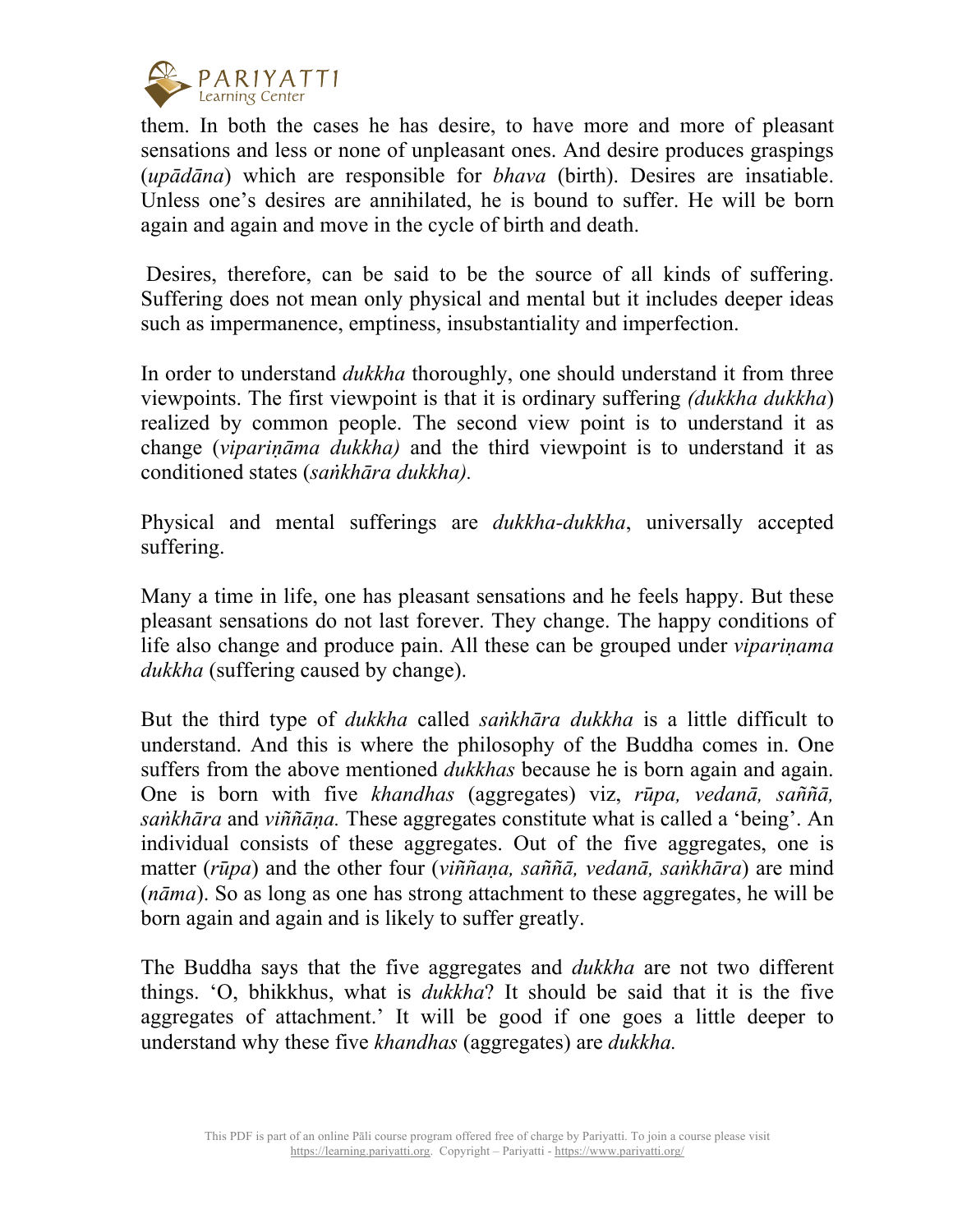

Why are the five aggregates called *dukkha*? Because they are in a constant state of flux. *Rūpa* (form) changes, *vedanā* (sensation) changes, *saññā* (perception) changes, *saṅkhāra* (formation) changes and *viññaṇa*  (consciousness) changes. They are not the same for two consecutive moments. So, the Buddha says, "Whatever is impermanent is suffering (*yad aniccaṃ taṃ dukkhaṃ*)." (*Saṃyutta Nikāya,* 2.21) This is what he means when he says in the *Dhammacakkappavattana Sutta* that, 'in short, the five aggregates of attachment are *dukkha*.'

To understand that there is inescapable *dukkha* in life is *sacca ñāṇa.* To understand different kinds of *dukkha* is *kicca ñāṇa.* This is called the *pariññeya* (to be understood accurately) aspect of the first Noble Truth. When one has thoroughly understood all kinds of *dukkha* at the experiential level, he has comprehended (*pariññātaṃ*) it. This is the third aspect of the first Noble Truth and is known as *kata ñāṇa. Sacca ñāṇa* can be attained by *sutamayā* and *cintāmayā paññā* but *kicca ñāṇa* and *kata ñāṇa* can be attained exclusively by *bhāvanāmayā paññā.*

S*utamayā paññā* is wisdom gained from listening to others, *cintāmaya paññā* is wisdom gained by intellectual analysis, and *bhāvanāmayā paññā* is wisdom gained from direct personal experience.

Because one is born with five aggregates which are impermanent, so he is bound to suffer.

To a *vipassanā* meditator, this becomes very clear. The pleasant sensations that he feels do not last forever. They change. Unpleasant sensations also do not last forever. They become pleasant and one may think that they will last forever but they also change. Even neutral sensations keep on changing. So, the conclusion is that everything changes. What gives one happiness, lasts just for a while. What changes, therefore, is *dukkha*. This is why it is said by the Buddha that what is impermanent is suffering—*yadaniccaṃ taṃ dukkhaṃ*. (Saṃyutta Nikāya, 2.21.)

*Saṅkhāra dukkhatā* is suffering caused by change. All compound things change; therefore, they are never the same for two consecutive moments. So, they cause suffering. One likes something thinking it is permanent but when he sees it changing, he is sorry. He suffers. And all that is subject to change causes *vipariṇāma dukkhatā*.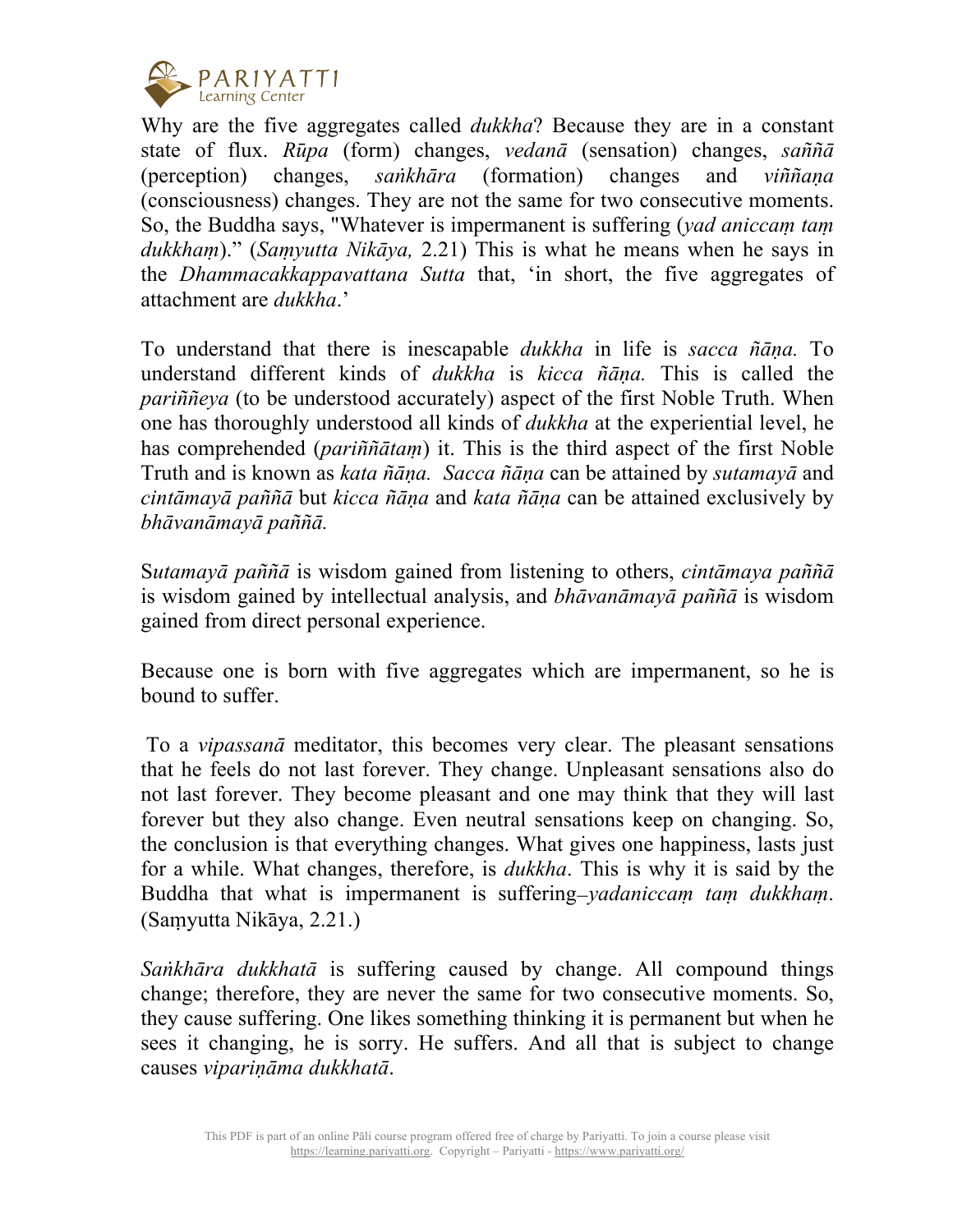

The realization of change at the experiential level goes a long way in making one free from desire. He does away with the craving for it. Why? Because he has realized its true nature.

Realization of change again and again at the experiential level makes one unattached to the things of the world and enables him to develop nonattachment (*nirveda*), which extirpates all his attachments and desires.

This kind of *dukkha* (*saṅkhāra dukkhatā*), therefore, is a great help for realizing *nibbāna.*

Birth, old age, disease and death are physical sufferings as has been said in the beginning. Association with persons one does not like, separation from near and dear ones and not getting what one desires etc. is mental suffering. They are *dukkha-dukkha*, universally accepted suffering.

In the same way, the second Noble Truth should be understood. That *taṇhā* (craving) is the cause of *dukkha* is *sacca ñāṇa.* Broadly speaking, there are three types of *taṇhā* viz*. kāma taṇhā, bhava taṇhā* and *vibhava taṇhā*. If one thoroughly understands why and where cravings arise, he will thoroughly understand the second aspect of the second Noble Truth. This is *pahātabbaṃ* i.e., the cause of craving should be eliminated. And when one has eliminated the cause of craving, that aspect of the second Noble Truth is called *pahīnaṃ* (eliminated).

The first aspect of the third Noble Truth is that *dukkha* can cease to be. The Buddha saw it clearly. He explained through the law of *paṭiccasamuppāda* that cause gives rise to effect and he also explained it very clearly that if the cause is removed, no effect can come into being. *Dukkha nirodha* is *sacca ñāṇa.* The end of *dukkha* must to be realized (*sacchikātabbaṃ*)*.* This is the second aspect of this truth. And when one has realized that suffering or *dukkha* has come to an end then this realization is the third aspect of this truth. This is *sacchikataṃ*. The first aspect of this truth can be known by *sutamayā paññā* and *cintāmayā paññā* but the last two aspects can be known by *bhāvanāmayā paññā.*

The fourth Noble Truth also, like others, has three aspects. That there is a path leading to the cessation of *dukkha* is what is called the *sacca ñāṇa* of the fourth Noble Truth. In order to end suffering, one has to walk on this path. This aspect of the truth is called *bhāvetabbaṃ.* It means that one has to walk on this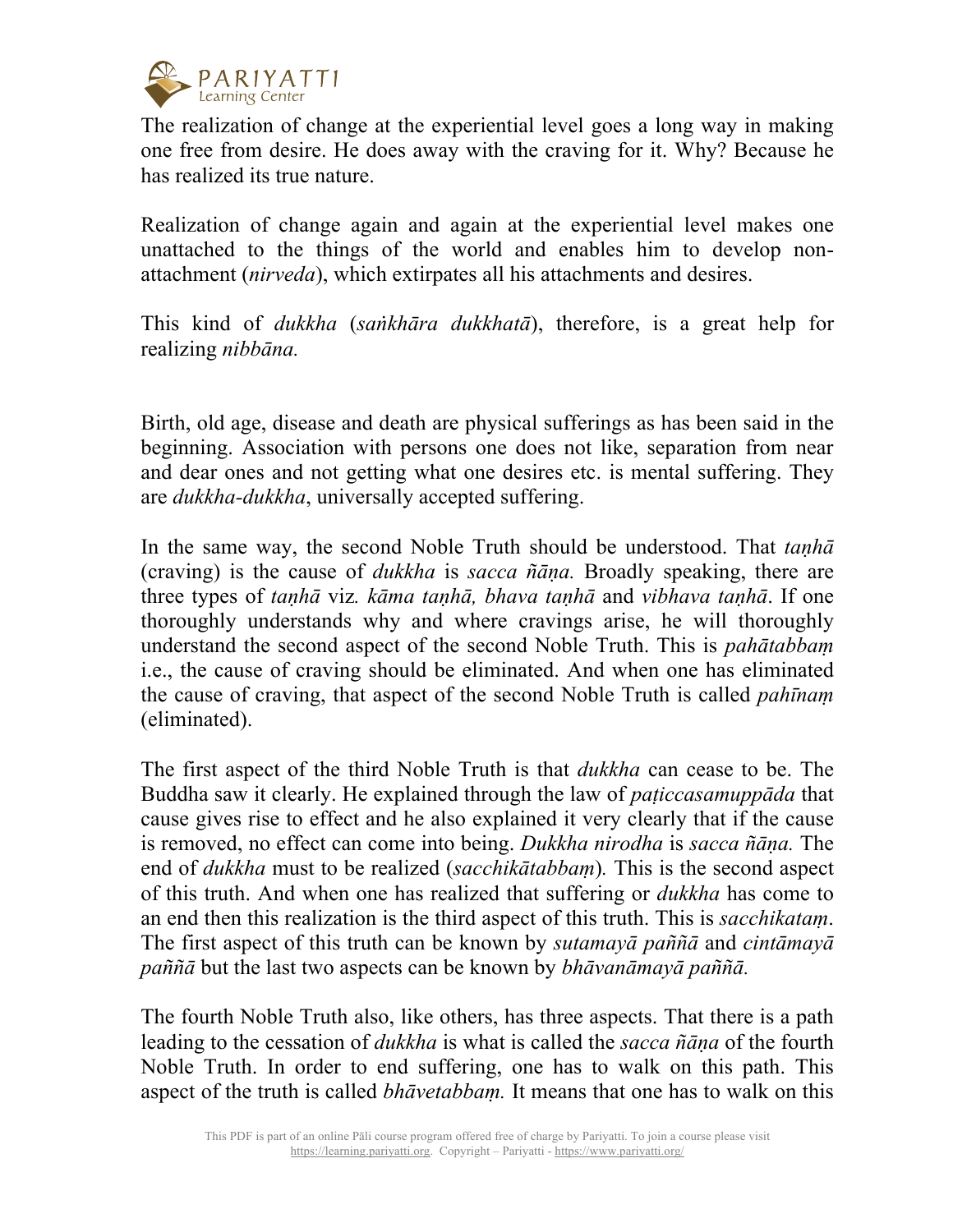

path again and again, time and time again (*bhāvetabbaṃ*) because without walking on the path one cannot end *dukkha*. The Buddha said in the Dhammapada --*Tumhehi kiccamātappam akkhātāro tathāgatā* (Walk on the path and work out your salvation)*.* One who has walked on the path of *sīla, samādhi* and *paññā* and extirpated *dukkha* is said to have developed the path (*bhāvitam*). Here also, the first aspect of this truth can be understood by *sutamayā* and *cintāmayā paññā* but the second and third aspects can be realized by *bhāvanāmayā paññā.*

The way the four Noble Truths have been arranged is very scientific and reminds us of the method adopted by Āyurveda. This branch of science talks of disease, its cause, its cure and its medicine. Unless a physician puts his finger on the cause of the disease, how can he cure it?

The Buddha had a very comprehensive understanding of suffering. He does not only talk of physical and mental suffering which are obvious to many but he also talks of the root cause of these two types of suffering. These two types of suffering occur to one who is born. So, one who is subject to birth is subject to suffering. Birth and suffering go hand in hand. One who is born is not free from suffering. And one is born with five *khandhas* (aggregates). So as long as one has these constituents, one is bound to suffer. In other words, so long as one moves in the cycle of birth and death, one suffers. This may be termed as cosmic suffering as somebody felicitously puts it.

The second Noble Truth is *dukkhasamudaya* i.e., *dukkha* has a cause.

Why is one born again and again and suffer? The Buddha saw its cause at the experiential level. One is born because of his desire. A desireless person ceases to be born but one with desire is bound to be born. Desire in Pali is called *taṇhā. Taṇhā* has been variedly defined. It is *duppūrā* (difficult to satisfy), *uparivisāla* (extended on top), and *visaṭagamini* (covering a great area) (*Uparivisālā duppūrā, icchā visaṭagāmini*, see Mittavinda Jātaka no 369).

*Tanha* is craving for the various objects of the world. All our six sense organs have their respective objects in the outside world, which we crave for. We see beautiful objects of the world with our eyes, hear melodious sound with our ears, smell good perfumes with our nose, taste dainty dishes with our tongue, touch soft things with our body and think of good thoughts with our mind. We like them because we have pleasant sensations and we want to have more and more of them without knowing that they do not last forever. Because we are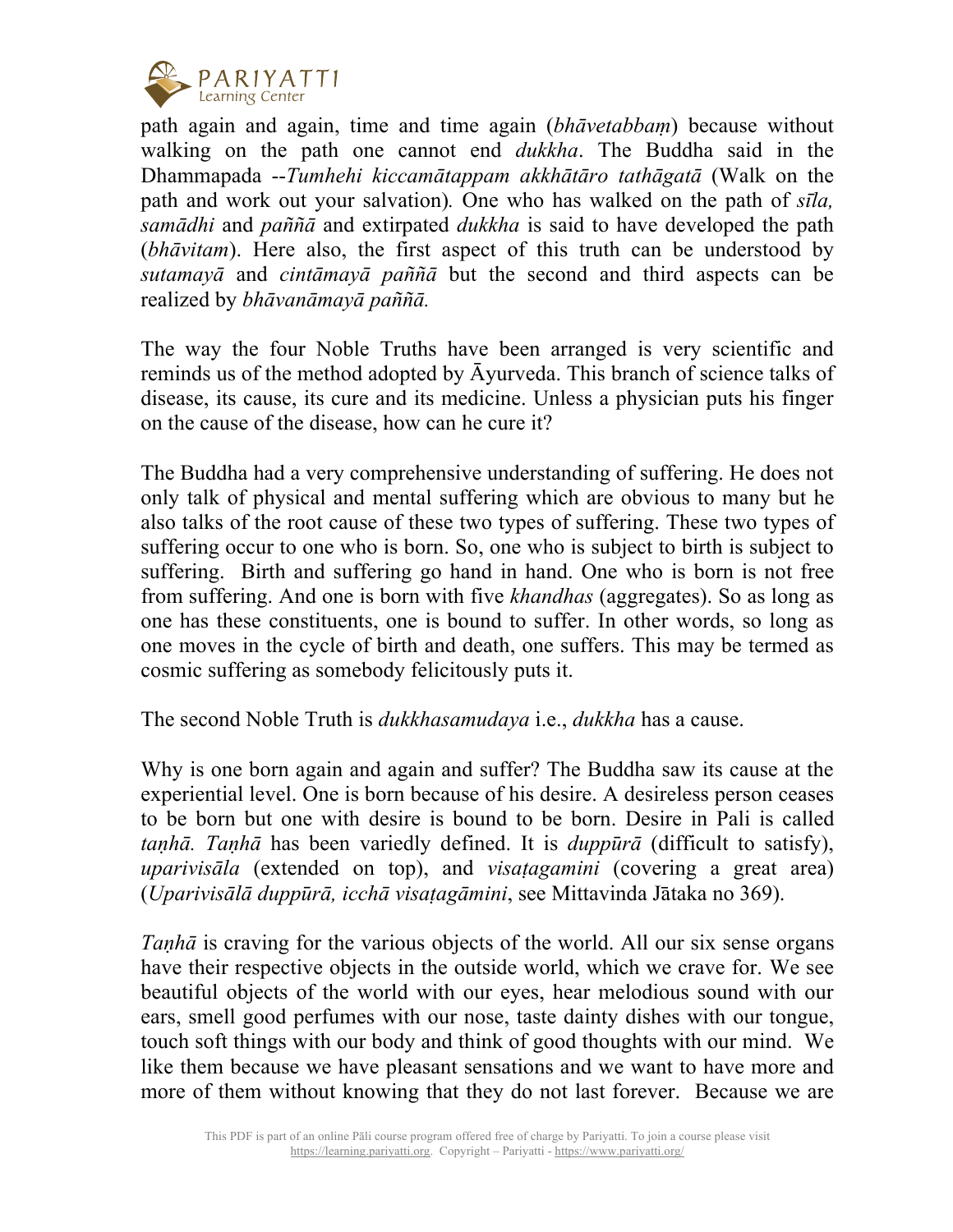

ignorant of the real nature of things, we have inordinate attachment and passionate clinging for them. When different objects of the world come in contact with their respective sense organs and they do not produce pleasant sensations we develop aversion for them and desire to get rid of them. In both the cases, we either crave for or develop aversion for things. This, in short, is *taṇhā* (desire).

Where *taṇhā* arises has been very clearly explained in the Mahāsatipaṭṭhāna Sutta.

Wherever in the world of mind and matter there is something enticing and pleasurable, there this craving arises and gets established.

*Yaṃ loke piyarūpaṃ sātarupaṃ etthesā taṇhā uppajjamānā uppajjati, ettha nivisamānā nivisati Mahāsatipaṭṭhāna Sutta.*

But what in the world of mind and matter is enticing and pleasurable? All sense organs, their respective objects, their consciousnesses, their contact with their respective objects, the sensations arising from the contact, their perception, the mental reactions, the cravings, thought conceptions of different objects, rolling in thoughts of them are enticing and pleasurable. It is there that *taṇhā* arises and gets established (see Mahāsatipaṭṭhāna Sutta).

This realization at the experiential level must have been a sort of 'eureka' for the Buddha. He saw where *taṇhā* arises. It must not have taken him long to conclude how *taṇhā* could be eliminated. It is *vedanā* which causes *taṇhā.* When you like it or when you don't like it, in both the cases *vedanā* produces *tanhā*. If at this point one does not react to sensations but remains equanimous, one will be able to not allow *taṇhā* to arise and multiply. One creates desires by reacting. If, on the other hand, one does not react then desires are not produced. How this process works can be understood with the help of a simile. When a black-smith hones a knife against a moving whetstone so many sparks arise. If somebody keeps oil and wick ready there to catch a spark each spark can become a conflagration. But in their absence sparks die out. If we do not react, desires do not multiply but they are exhausted. This is what is expressed in the statement made by the Buddha.

*Khīṇaṃ purāṇaṇ navaṃ natthi sambhavaṃ, virattacittā āyatike bhavasmiṃ/* (see Ratana Sutta in the Suttanipāta).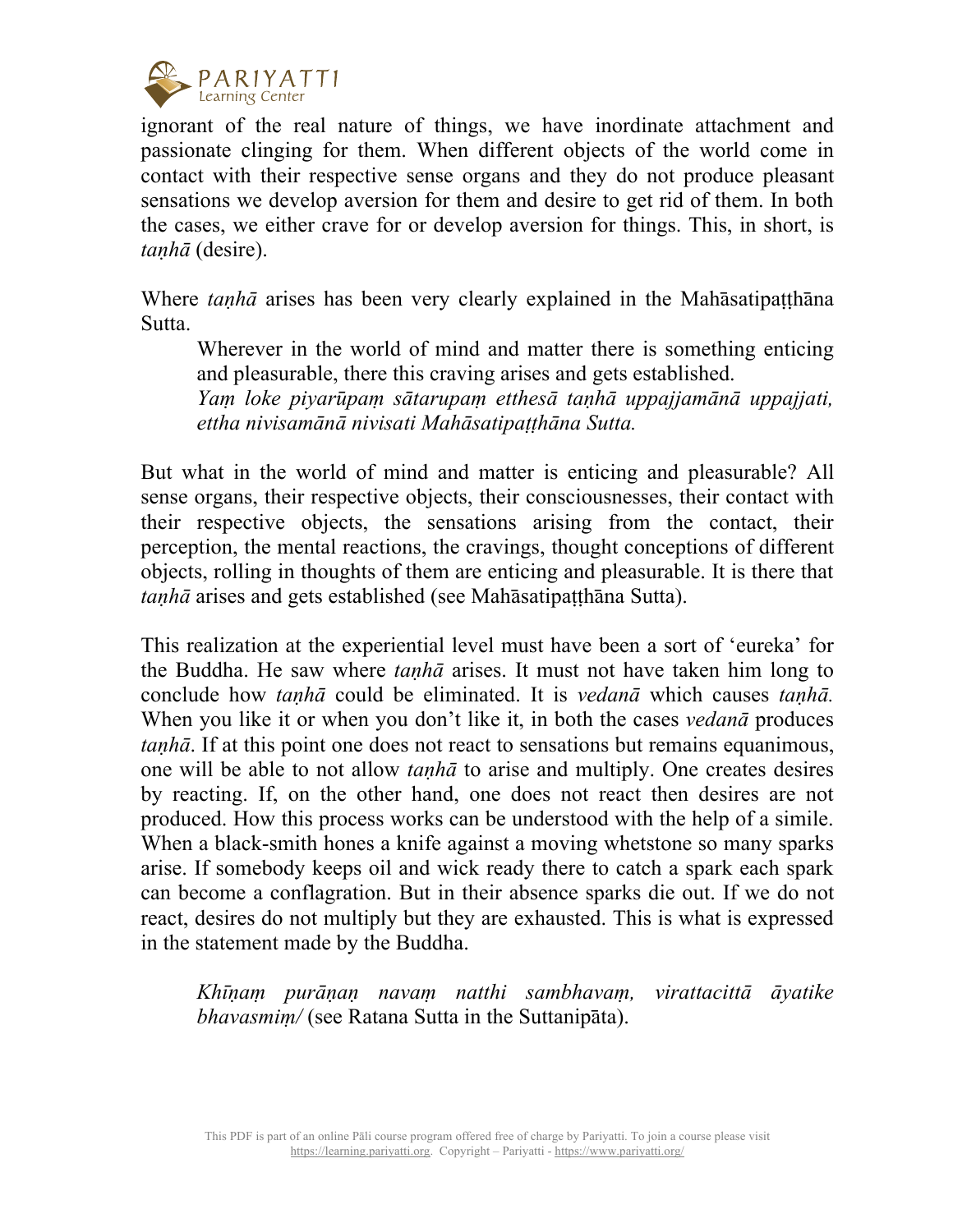

*Tanha* accompanied by pleasure and lust, finding its delight here and there leads to re-birth. *Yāyāṃ taṇhā ponobbhavika nandirāgasahagatā tatratatrābhinandini.*

Craving is threefold: craving for sensual pleasure (*kāma taṇhā*), craving for existence (*bhava tanha*) and craving for non-existence or for life to end (*vibhava taṇhā*) as said above. In short, it is craving of one kind or another which causes suffering. *Taṇhā* is the fetter that binds us to the wheel of birth and death. The Buddha aptly compares it to a seamstress who brings two ends together i.e., who joins two existences. *Phasso Kho, āvuso, eko anto, phassasamudayo dutiyo anto, phassa nirodho majjhe,taṇhā sibbini, taṇhā hi naṇ sibbati tassa tasseva bhavassa abhinibbattiyā.* (A. Chakka Nipāta,2.105*.*). *Taṇhā* supplies oil which keeps the lamp of life burning.

By realizing the law of Dependent Origination, the Buddha knew the cause of suffering. By realizing the same law, he also knew that if *taṇhā* is removed, suffering will end (*imasmiṃ sati idaṃ hoti, imasmiṃ asati idaṃ na hoti*) (see Mahānidāna Sutta in the Dīgha Nikāya).

This realization made him say confidently that suffering can be ended. The third Noble Truth (*dukkha nirodha*) is related to this.

We must go a little deeper to understand whether *taṇhā* is the first cause of *dukkha* and how it is responsible for someone being born again and again and his sufferings. If we just look at the law of Dependent Origination, it becomes clear that *taṇhā* is not the first cause of *dukkha*. *Taṇhā* is caused by *vedanā* (sensation) and *vedanā* is caused by *phassa* (contact). In this way the cycle goes on. But it is clear, however, that although *taṇhā* is not the first cause, it is the most palpable and immediate cause. Why palpable and immediate? Because as it is said in the Abhidharma samuccaya*,* it is the principal cause (*pradhānyārth*) and it is ubiquitous (*sarvatragārtha*). In the Pali Vibhaṅga, therefore, *taṇhā* comes first in the list of other defilements such as *kilesā* and *sāsava dhammā* that cause *dukkha.*

*Tanha* is a very comprehensive term. It is 'not only desire for and attachment to sense pleasures, wealth and power' as lucidly explained by Walpola Rahula, 'but also desire for and attachment to ideas and ideals, views, opinions, theories, conceptions and beliefs.' As said in the Sammādiṭṭhi Sutta of the Majjhima Nikāya. This is called *dhamma taṇhā.* All quarrels and battles between individuals or the nations have their roots in this selfish kind of desire.